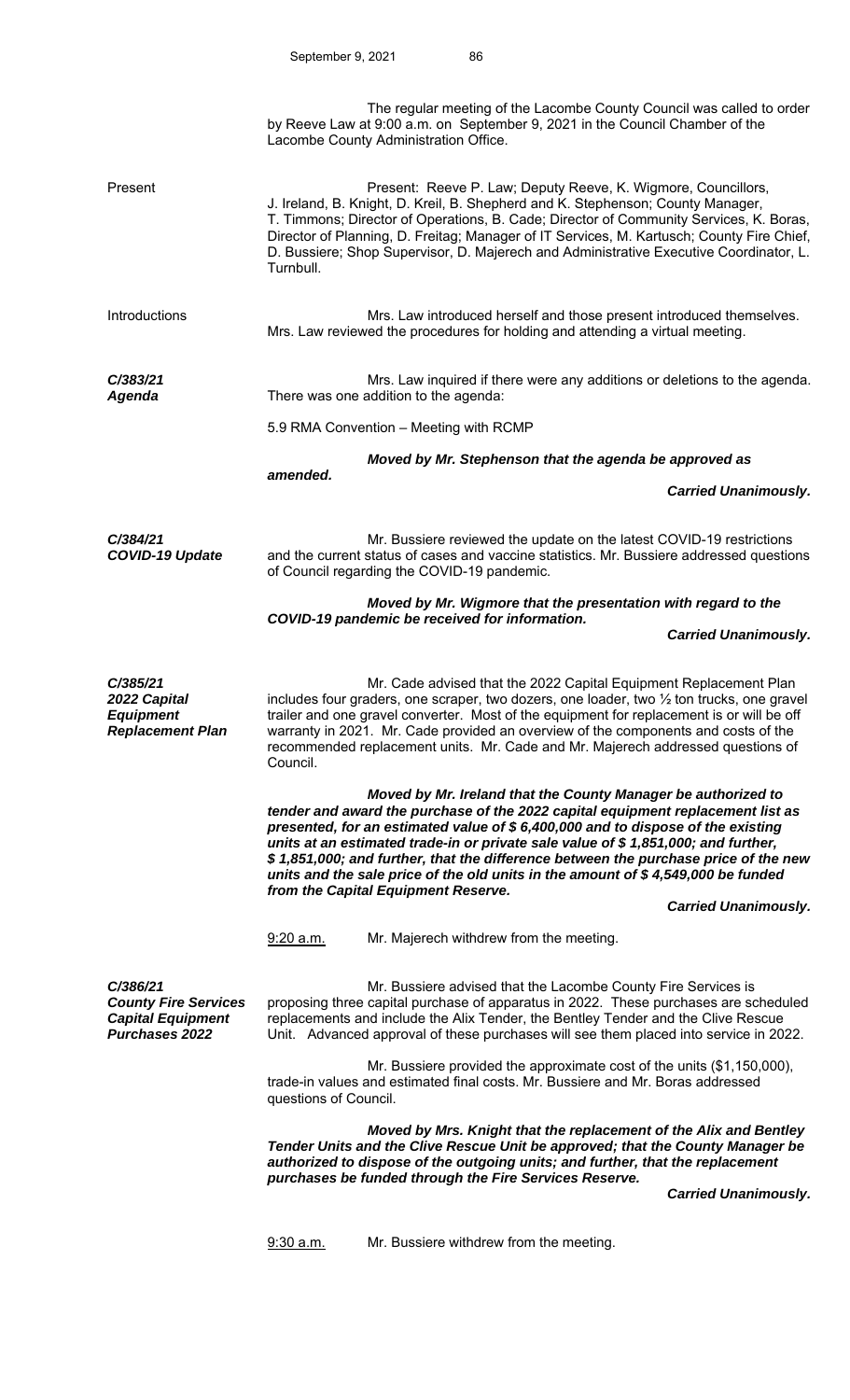| C/387/21<br><b>Wolf Creek School</b><br><b>Division Advisory</b><br><b>Committee</b><br><b>Appointment</b> | Mr. Timmons reported that the Wolf Creek School Division Board has<br>engaged a consultant to review the new high school boundary in the Town of Blackfalds<br>for the proposed construction of a high school in Blackfalds in the future. The<br>consultants are currently developing a terms of reference for an Advisory Committee for<br>the project. The Board has advised that they would like to have a representative from<br>Lacombe County, the City of Lacombe and the Town of Blackfalds appointed to the<br>Committee. |                             |  |  |  |
|------------------------------------------------------------------------------------------------------------|-------------------------------------------------------------------------------------------------------------------------------------------------------------------------------------------------------------------------------------------------------------------------------------------------------------------------------------------------------------------------------------------------------------------------------------------------------------------------------------------------------------------------------------|-----------------------------|--|--|--|
|                                                                                                            | Moved by Mrs. Kreil that a member of Administration be appointed<br>to the Wolf Creek School Division Advisory Committee for the future review of the<br>new high school boundary and construction of the new high school in the Town of<br><b>Blackfalds.</b>                                                                                                                                                                                                                                                                      |                             |  |  |  |
|                                                                                                            |                                                                                                                                                                                                                                                                                                                                                                                                                                                                                                                                     | <b>Carried Unanimously.</b> |  |  |  |
| C/388/21<br><b>Cervid Harvesting</b><br><b>Preserves</b>                                                   | Mr. Timmons referred to correspondence from the Alberta Fish & Game<br>Association and the Alberta Elk Commission with regard to Cervid Harvesting Preserves.<br>The Alberta Elk Commission is seeking the legalization of Cervid Harvesting Preserves<br>in Alberta while Alberta Fish & Game is not supportive of such legislation. Both parties<br>are requesting the support of rural municipalities in Alberta.                                                                                                                |                             |  |  |  |
|                                                                                                            | Moved by Mrs. Kreil that the correspondence from the Alberta Fish<br>& Game Association and the Alberta Elk Commission regarding Cervid Harvesting<br>Preserves be received for information; and further, that a letter be sent to the<br>Association and the Commission encouraging them to contact their MLA's and<br>the Province with regard to the legislation of Cervid Harvesting Preserves.                                                                                                                                 |                             |  |  |  |
|                                                                                                            |                                                                                                                                                                                                                                                                                                                                                                                                                                                                                                                                     | Carried.                    |  |  |  |
| C/389/21                                                                                                   | Moved by Mrs. Kreil that the November 26, 2021 budget meeting be                                                                                                                                                                                                                                                                                                                                                                                                                                                                    |                             |  |  |  |
| <b>Budget Meeting</b><br><b>Rescheduled</b>                                                                | rescheduled to December 3, 2021.                                                                                                                                                                                                                                                                                                                                                                                                                                                                                                    | <b>Carried Unanimously.</b> |  |  |  |
| C/390/21<br><b>Councillor Farewell</b>                                                                     | Moved by Mrs. Knight that the Councillor farewell be held on<br>November 18, 2021 commencing at 5:30 pm. at the Lacombe Memorial Centre.                                                                                                                                                                                                                                                                                                                                                                                            |                             |  |  |  |
|                                                                                                            |                                                                                                                                                                                                                                                                                                                                                                                                                                                                                                                                     | <b>Carried Unanimously.</b> |  |  |  |
| C/391/21<br><b>RMA Meeting with</b><br><b>RCMP</b>                                                         | Moved by Mrs. Shepherd that Council meet with Chief<br>Superintendent, Darcy Fluery, District Officer of the RCMP at the RMA Convention<br>being held from November 23 to 26, 2021.                                                                                                                                                                                                                                                                                                                                                 |                             |  |  |  |
|                                                                                                            |                                                                                                                                                                                                                                                                                                                                                                                                                                                                                                                                     | <b>Carried Unanimously.</b> |  |  |  |
| <b>Council Reports</b>                                                                                     | Mr. Wigmore reported on the following:                                                                                                                                                                                                                                                                                                                                                                                                                                                                                              |                             |  |  |  |
|                                                                                                            | <b>Starland County Grand Opening</b><br>٠<br>Pre-budget Meeting<br><b>Fire Services Discussions</b>                                                                                                                                                                                                                                                                                                                                                                                                                                 |                             |  |  |  |
|                                                                                                            | Mr. Stephenson reported on the following:                                                                                                                                                                                                                                                                                                                                                                                                                                                                                           |                             |  |  |  |
|                                                                                                            | Town of Bentley/Lacombe County IDP/ICF Committee<br>Sylvan Lake Management Committee Final Meeting                                                                                                                                                                                                                                                                                                                                                                                                                                  |                             |  |  |  |
|                                                                                                            | Mr. Ireland reported on the following:                                                                                                                                                                                                                                                                                                                                                                                                                                                                                              |                             |  |  |  |
|                                                                                                            | Tour of Pleasant Valley Colony – Canola Processing Facility<br><b>RDMUG</b><br>$\bullet$                                                                                                                                                                                                                                                                                                                                                                                                                                            |                             |  |  |  |
|                                                                                                            | Alix Parade and Rodeo<br><b>Stettler Parade</b>                                                                                                                                                                                                                                                                                                                                                                                                                                                                                     |                             |  |  |  |
|                                                                                                            | <b>LRWSC</b>                                                                                                                                                                                                                                                                                                                                                                                                                                                                                                                        |                             |  |  |  |
|                                                                                                            | Ms. Shepherd reported on the following:                                                                                                                                                                                                                                                                                                                                                                                                                                                                                             |                             |  |  |  |
|                                                                                                            | Ellis Bird Farm                                                                                                                                                                                                                                                                                                                                                                                                                                                                                                                     |                             |  |  |  |
|                                                                                                            | Joe Young Funeral<br><b>Haynes Hall Opening</b>                                                                                                                                                                                                                                                                                                                                                                                                                                                                                     |                             |  |  |  |

LRWSC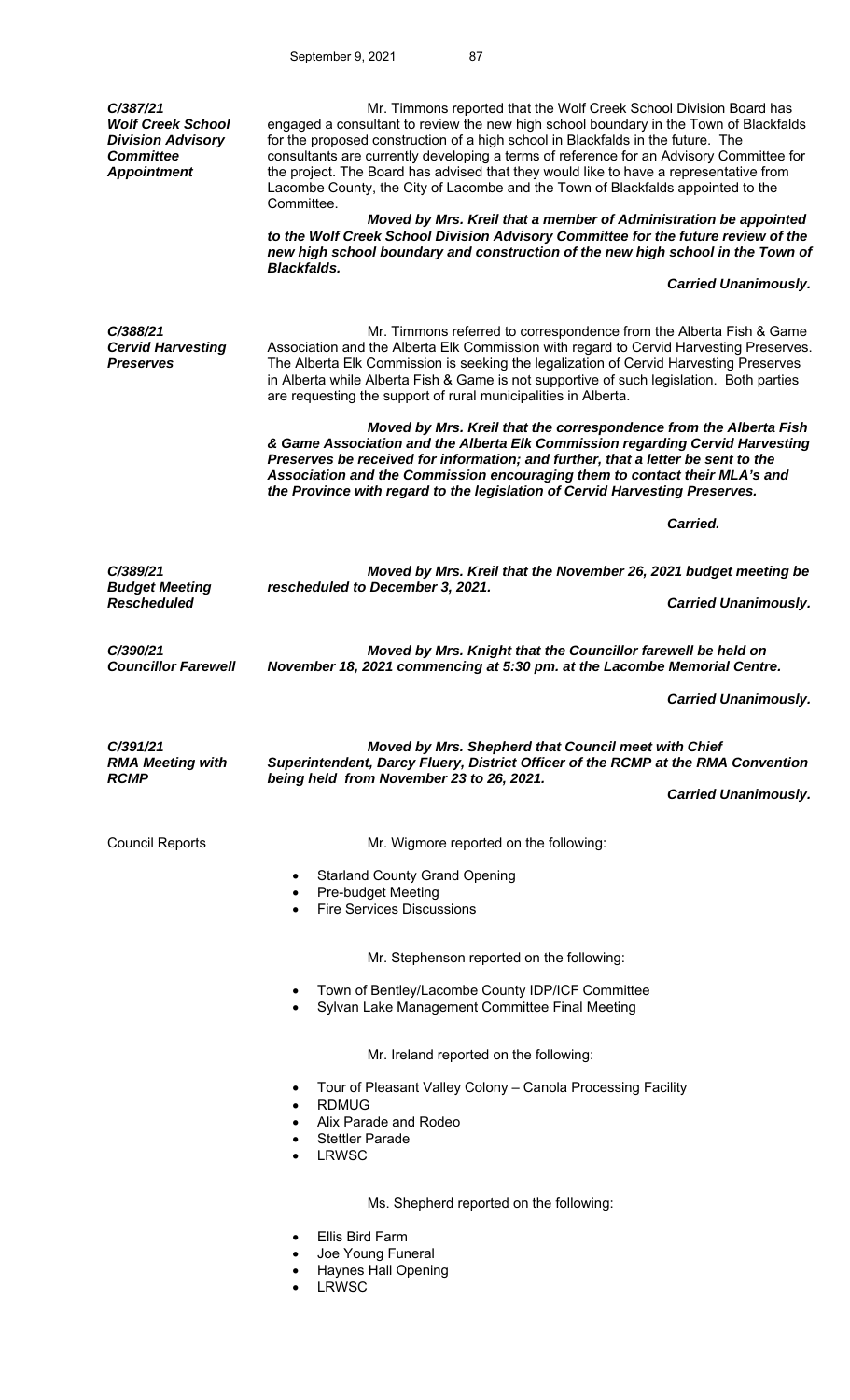Mrs. Knight reported on the following:

- Village of Alix/Lacombe County IDP/ICF
- Highway 12/21 Water Services Commission
- CAEP
- Alix Parade and Rodeo
- **•** Bashaw Parade
- Pre-budget Meeting

# Mrs. Kreil reported on the following:

- Parkland Regional Library Grand Opening
- Medicine River Crime Watch
- Pre-budget Meeting
- SLRWWC
- Eckville Municipal Library
- **•** Bentley Municipal Library

## Mrs. Law reported on the following:

- Lacombe Regional Tourism
- Lacombe Days Parade
- City of Lacombe/Lacombe County IDP/ICF
- Starland County Grand Opening
- Parkland Regional Library Opening
- Central Zone Meeting Directors
- Minister Ron Orr Meeting
- Lacombe & District Chamber of Commerce

| C/392/21<br><b>Council Reports</b>                              | information.                                                                                                                                                                                   | Moved by Mr. Ireland that the Council reports be received for<br><b>Carried Unanimously.</b>                                                                         |  |
|-----------------------------------------------------------------|------------------------------------------------------------------------------------------------------------------------------------------------------------------------------------------------|----------------------------------------------------------------------------------------------------------------------------------------------------------------------|--|
| C/393/21<br><b>Agenda Item</b><br>Follow-up                     |                                                                                                                                                                                                | Moved by Ms. Shepherd that the Agenda Item Follow-up for August<br>26, 2021 be received for information.<br><b>Carried Unanimously.</b>                              |  |
| C/394/21<br><b>Consent Agenda</b>                               | presented.                                                                                                                                                                                     | Moved by Mr. Wigmore that the Consent Agenda be approved as<br><b>Carried Unanimously.</b>                                                                           |  |
| <b>Councillor Inquires</b>                                      | this request.                                                                                                                                                                                  | Mrs. Kreil inquired if it would be possible to see people on the screen<br>that are attending the Council meetings virtually. Mr. Kartusch advised he will look into |  |
|                                                                 |                                                                                                                                                                                                | Mr. Ireland inquired as to the status of the dissolution of the Sargent Hall<br>Board. Mr. Timmons will discuss this matter with Mr. Ireland following the meeting.  |  |
| C/395/21<br><b>Crime Prevention</b><br><b>Training Workshop</b> | Moved by Mr. Wigmore that Ms. Shepherd be authorized to attend<br>the Crime Prevention Training Workshop being held in Red Deer on November 18<br>and 19, 2021.<br><b>Carried Unanimously.</b> |                                                                                                                                                                      |  |
| C/396/21<br><b>MPC</b>                                          | Moved by Mr. Stephenson that the meeting recess in order to<br>conduct a Municipal Planning Commission meeting.<br>Time: 10:35 a.m.<br><b>Carried Unanimously.</b>                             |                                                                                                                                                                      |  |
| C/397/21<br><b>Reconvene</b>                                    | Time: 10:55 a.m.                                                                                                                                                                               | Moved by Mr. Wigmore that the meeting reconvene.<br><b>Carried Unanimously.</b>                                                                                      |  |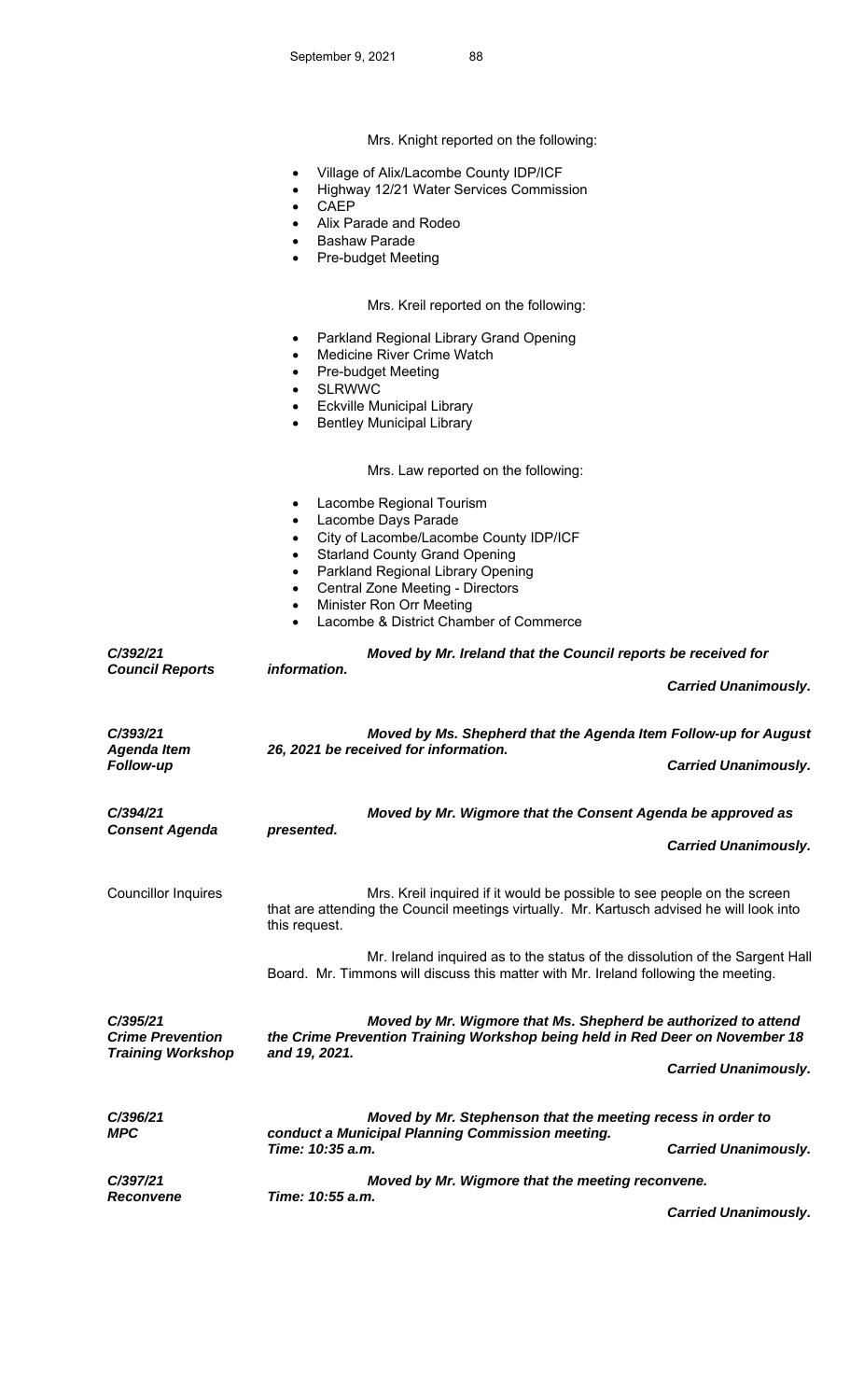11:00 a.m. Mike Damberger, Regional Director; Denette Leask, Grants Technologist and Stuart Richardson, Infrastructure Manager; Alberta Transportation entered the meeting.

 Mr. Damberger, Ms. Leask, Mr. Richardson, Council and Administration discussed Lacombe County's priority projects as follows:

- Highway 604 Base Course Paving
- Upgrading of Aspelund Road and Highway 20 Intersection
- Highway 792 (Lincoln Road) and Highway 12 Interchange
- Highway 2 and Highway 12 Interchange
- Widening of Highway 20 Between Sylvan Lake and Rimbey
- Highway 12 from Lacombe to Tees Overlay
- Third Lane on QE II in Central Area
- Commercial Safety Rest Area Wolf Creek
- Twinning of Highway 11
- Highway 12 and 20 Roundabout
- Milton Road and 2A Intersection
- Highway 792 and Milton Road Intersection

### *Moved by Mr. Wigmore that the presentation by the representatives of Alberta Transportation be received for information.*

#### *Carried Unanimously*.

11:40 a.m. Mr. Damberger, Ms. Leask and Mr. Richardson withdrew from the meeting. Jay Adamson, Darren Berg and Jason Lunn, representing LAPA entered the meeting.

*LAPA Presentation*  Council was provided an overview of Lacombe Athletic Park Association's (LAPA) Phase 1 Expansion which included:

- The Field House
- Completed Building & Walk-way Access
- Additional Bathroom Space
- Additional Dressing Rooms

An overview of Phase 2 Expansion was provided which will include:

- Track & Field Facility
- Proposed Track with Key Features

 Mr. Adamson advised that LAPA has submitted a CFIP Grant application which requires matching grant funding from the City of Lacombe and Lacombe County. A letter from each municipality is required that agrees that each municipality will provide \$ 500,000 in funding.

 The delegation addressed questions of Council throughout the presentation.

12:15 p.m. Mr. Adamson, Mr. Berg and Mr. Lunn withdrew from the meeting.

 The meeting reconvened at 1:00 p.m. with all Councillors, Mr. Timmons, Mr. Boras, Mr. Cade, Mr. Freitag, Mr. Kartusch and Mrs. Turnbull present.

*Moved by Mr. Ireland that the presentation on the Lacombe Athletic Park Project be received for information; and further, that the City of Lacombe/Lacombe County IDP/ICF Committee members be directed to discuss the LAPA track project with the City of Lacombe ICF/IDP Committee members and provide comments at the September 23, 2021 Council meeting.* 

#### *Carried Unanimously.*

Council agreed that the following topics will be submitted for discussion with Chief Superintendent Darcy Fleury at the upcoming RMA Convention in Edmonton:

- 1. RCMP Provincial Policing Priorities
- 2. Rural Crime Watch
	- a. What can rural crime watch groups do to assist the RCMP?
	- b. How can we get younger generations to become involved in rural crime watch groups and their initiatives?

*C/398/21 Alberta Transportation Presentation* 

*C/399/21*